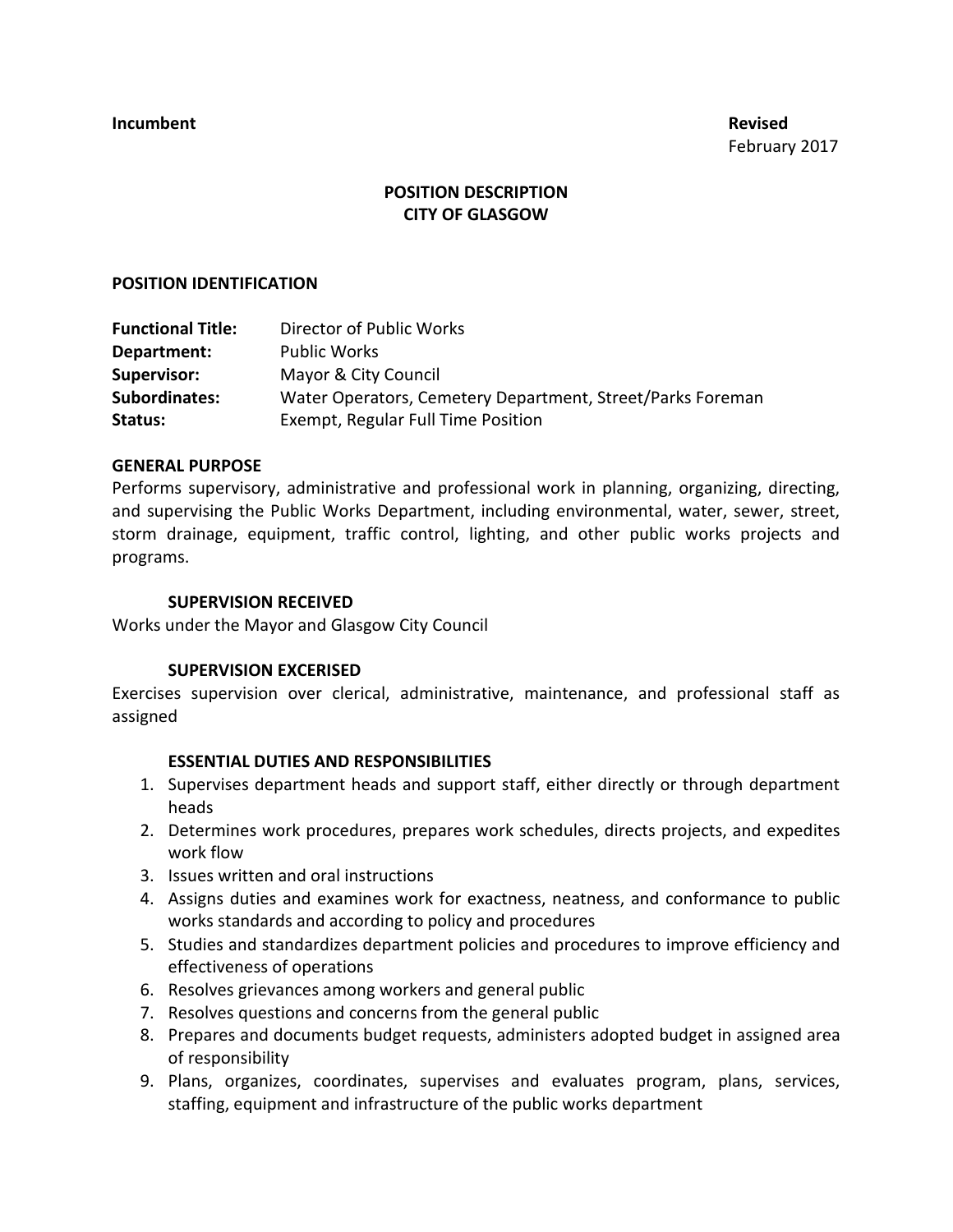- 10. Evaluates public works needs and formulates short and long range plans to meet needs in all areas of responsibility, including transportation, street, water, sewer, drainage, lighting, parks, cemetery, building improvements, and equipment
- 11. Supervises the review of private project development plans for compliance with building codes, regulations, and standards, adequacy of applications for permits and compliance with approved plans
- 12. Prepares plans and specifications for various building and infrastructure projects with the public works department
- 13. Oversees the preparation of engineering plans and specifications, bidding, competency of contractors and vendors, and the selection criteria for public contracts
- 14. Oversees project management for the construction of the municipal public works project
- 15. Oversees assigned projects to ensure contractor compliance with time and budget parameters for the project.
- 16. Coordinates the preparation of reviews and updates the sanitary and storm sewers, water and street maintenance maps, database, and comprehensive plans
- 17. Oversees the maintenance of infrastructure and other records
- 18. Responds to public or other inquiries relative to department policies and procedures
- 19. Evaluates issues and options regarding municipal public works and makes recommendations
- 20. Maintains regular contact with consulting engineers, construction project engineers, City, County, State and Federal agencies, professional and technical groups and the general public regarding department activities and services
- 21. Monitors intergovernmental actions affecting public works
- 22. Updates and produces new utility maps with the aid of AutoCad
- 23. Sits on various boards as assigned by City Council
- 24. Prepares and or aids with the preparation of various Grant Writing efforts
- 25. Makes oral and written reports to the city council twice a month a scheduled council meetings

# **PERIPHERAL DUTIES**

Assists in the training of city personnel in public works systems and techniques

# **DESIRED MINIMUM QUALIFICATIONS**

Education and Experience:

A. Graduation from a four-year college or university with a degree in civil engineering, public administration or closely related field.

B. Minimum of six years previous public works experience including at least two years utilities; or

C. Any equivalent combination of education and experience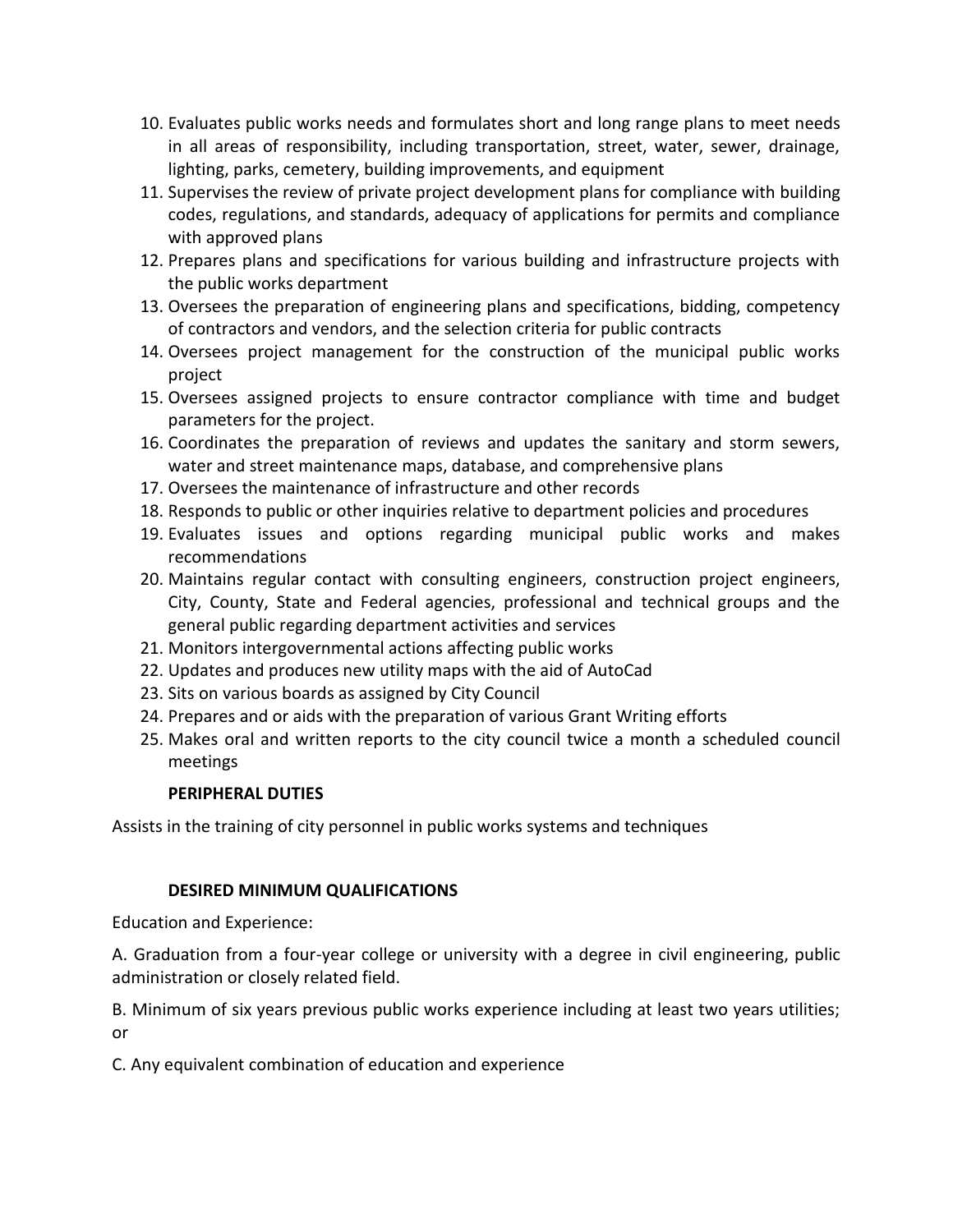D. Considerable knowledge of civil engineering principles, practices and methods as applicable to a municipal setting: thorough knowledge of applicable City polices, laws and regulations affecting department activities

E. Skill in operating various tools and equipment

F. Ability to communicate effectively, orally and in writing, with employees, consultants, other governmental agency representatives, city officials and the general public; ability to conduct necessary engineering research and compile comprehensive reports.

## **SPECIAL REQUIREMENTS**

A. Must possess a valid State of Montana driver's license or the ability to obtain one prior to employment

- B. Registration as a Professional Engineer is ideal
- C. Computer Aided Design knowledge

## **TOOLS AND EQUIPMENT USED**

Personal computer including word processor, AutoCad program, phone, radio, fax and copy machine, transit and rod, GIS Systems, motor vehicle

## **PHYSICAL DEMANDS**

The physical demands described here are representative of those that must be met by an employee to successfully perform the essential functions of this job. Reasonable accommodations may be made to enable individuals with disabilities to perform essential functions.

Work is performed in an office and in the field. Outdoor work required is construction inspection, some equipment operation, and some intense labor as needed.

While performing the duties of this job the employee is occasionally required to stand, walk, use hand to finger, handle, feel, or operate objects, tools, or controls; and reach with hands and arms. The employee is occasionally required to sit, climb, shovel, sweep, rake, lift, push, kneel, crouch, crawl, talk, smell, see, and hear.

The employee must occasionally lift and move up to 25 to 50 pounds. Employees are expected to request assistance or utilize mechanical lift devices when an object cannot be moved or lifted safely.